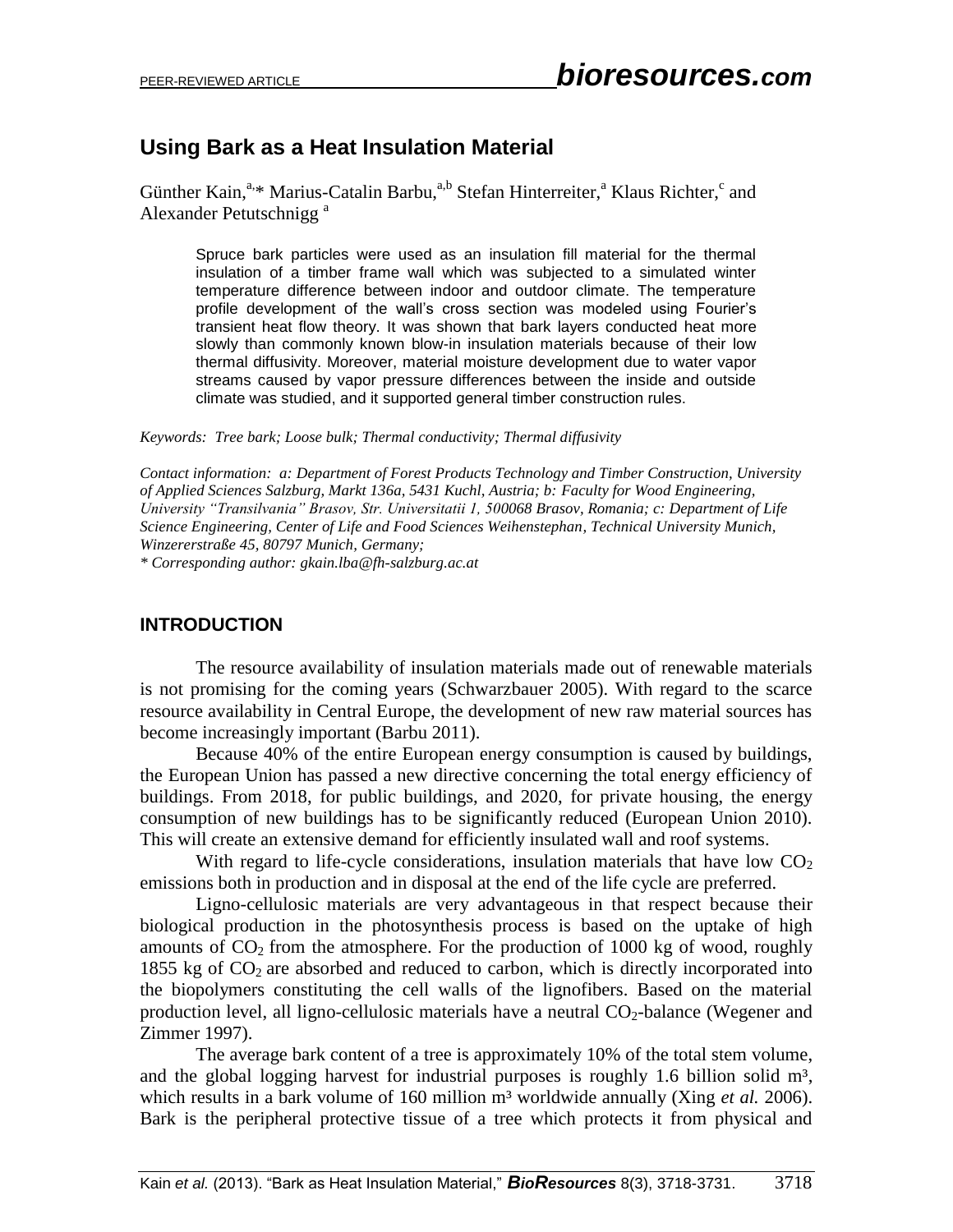biological exterior attacks. Therefore, it is equipped with interesting properties such as low density, low thermal conductivity, fire resistance and high fungi resistance (Fengel and Wegener 2003).

Although bark is available in large quantities and has good physical properties, it is normally not used for high value added products (*e.g.*, particleboard production (Gupta *et al.* 2011; Kraft 2007)), yet combustion for thermal energy generation is the major industrial use. Recently Kain *et al.* (2013) analysed the suitability of bark application for insulation material use. They pressed light bark-based insulation panels with a density of 350 kg/m<sup>3</sup> and determined a thermal conductivity of roughly 0.06 W/(m<sup>\*</sup>K). It was shown that due to a relatively high density of  $250 \text{ kg/m}^3$  for bark loose bulks, the board density can't be arbitrarily reduced and therefore the thermal conductivity was not as low as it is with the very light insulation materials (*e.g.,* polystyrene, mineral wool, etc.), but due to the bark's high specific heat storage capacity the thermal diffusivity following formula [\(5\)](#page-3-0) was remarkably low, which is what makes bark insulation layers especially suitable for active heat storage insulation layers.

The existing calculation models for heat- and moisture-related building physics processes show satisfactory results (*e.g.*, Suleiman *et al.* (1999)), nevertheless there is a lack of specific values for new building materials (in the present case the bark loose bulks) or at least they have not been verified.

The goal of this study was to evaluate whether bark particles could be also used in loose bulks for cavity insulation purposes and to also test whether laboratory measurements can be verified on a larger scale in order to confirm existing calculation models. Moreover, a large-scale experiment outlines how a bark insulation layer performs under winter temperature differences between inside and outside and how quickly heat is conducted.

# **EXPERIMENTAL**

#### **Material for the Investigation**

The bark for the current study was collected in a small softwood sawmill in Salzburg, Austria. The wood species was spruce (*Picea abies*).

Sample taking was carried out in autumn 2012 following the method developed by Paper Wood Austria (2009) for industrial wood chips acceptance. Thereby bark chips were taken from the upper layer of the bark pile at several spots. Additionally, the bark chips were collected at an approximate depth of 30 cm to avoid changing effects at the peripheral layer. The bark was subsequently dried with a vacuum dryer from an initial moisture content of 100% to a final moisture content of 5.8%. Then, the bark material was chipped in a 4-spindle shredder with a sieve limiting the maximum particle size to 30 mm (Fig. 1). Afterwards the milled material was sieved again to remove dust and rather small particles resulting in particles with target dimensions larger than 8 mm and smaller than 30 mm. Due to the relatively coarse particles, it was anticipated that the wall filling would be a rather porous structure with holes included. Small air holes within a structure have a low thermal conductivity, reducing the average conductivity for the whole construction.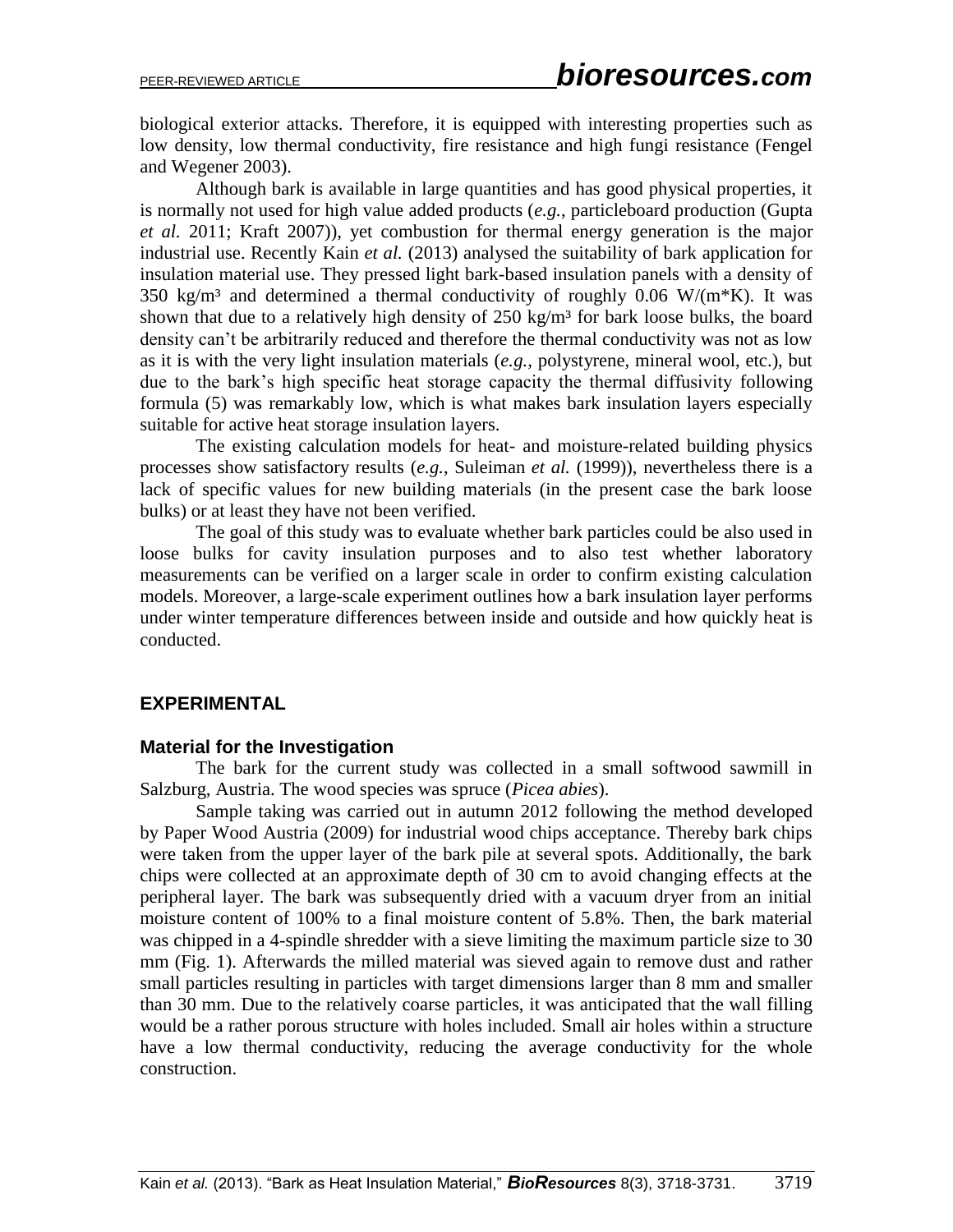

**Fig. 1.** Bark fill material for the wall construction (particle size 8–30 mm)

# **Experimental Wall**

To evaluate the thermal properties of a bark layer, an experimental wall was built with a length of 1300 mm, a width of 1250 mm, and a thickness of 330 mm. The framing was built out of solid pine wood with a thickness of 50 mm, which was planked on both sides with a 15-mm OSB panel. Then, temperature sensors were positioned in the center of the structure, as illustrated in Fig. 2. Afterwards, the excavation in the structure was entirely filled with the bark particles, described above, by loose pouring.

The moisture content of bark particles was determined using gravimetric moisture analysis.

Exterior climate chamber: -15 °C/50 % relative air humidity



Interior climate chamber: 20 °C/67 % relative air humidity **Fig. 2.** Sketch of the experimental wall (numbers indicate sensors)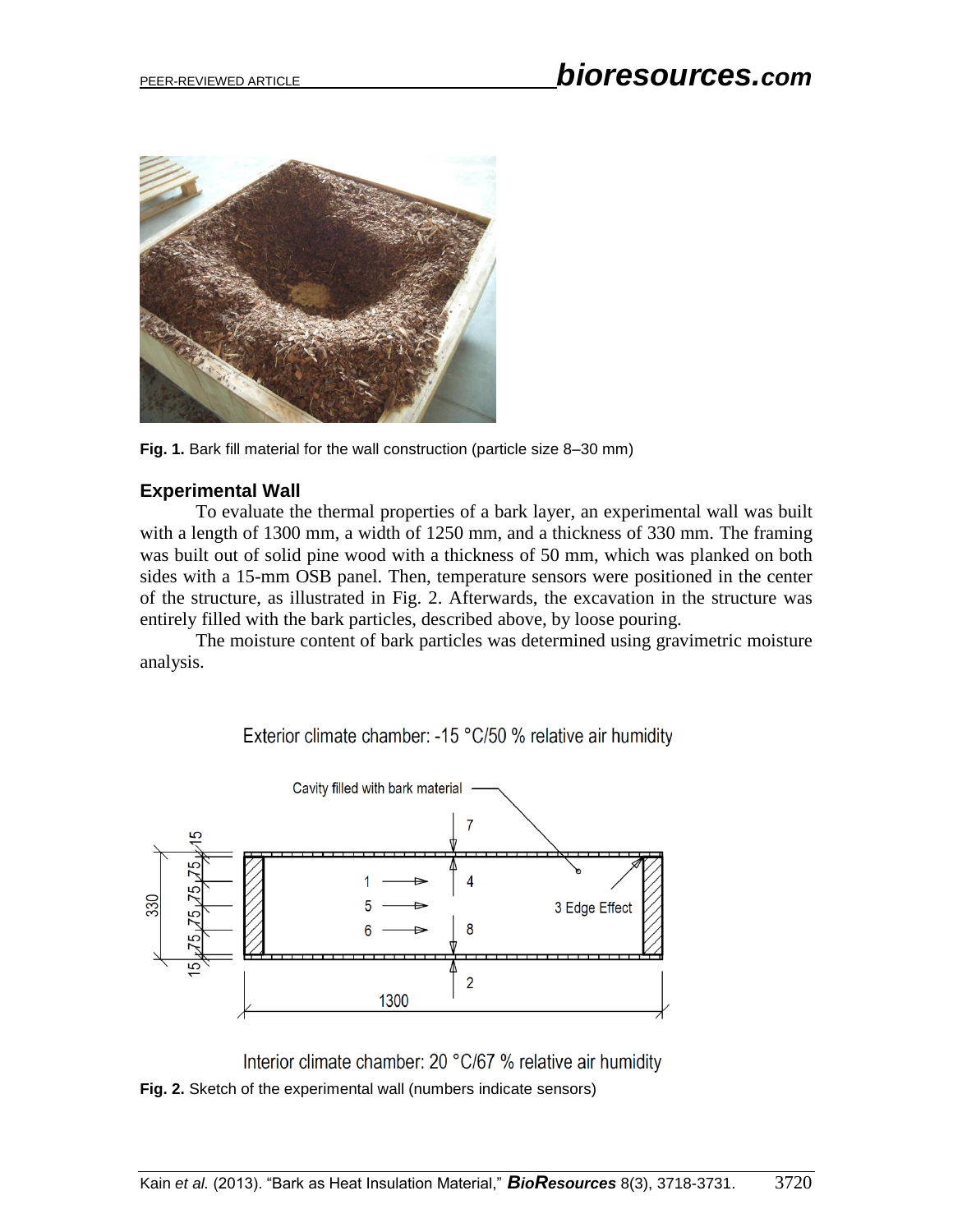#### **Heat Flux Theory**

Heat always flows along a temperature gradient from cold to warm, and it is stronger when that gradient is steep. For uni-dimensional heat flow, such as at a vertical wall from the inside to the outside, the model can be described as follows:

The quantity *q* is the heat flow density in  $J/(s*m^2)$ , whereas  $\lambda$  is the material dependent thermal conductivity according to Fourier's first law (1). Considering that the heat quantity *Q* is  $c^*\rho^*V^*T$  and its change is defined by formula (2), one gets  $T =$  $Q/(c^*\rho^*V)$ , and the temperature change is, therefore, determined by the equation in formula (3). Including formula (1) leads to Fourier's second law for transient heat flow (in this case uni-dimensional) (4). The parameter  $a(5)$  is called "thermal diffusivity" and describes the rate at which a heat wave flows through a material (Ashby 2011; Meschede 2010).

$$
q = -\lambda * \frac{dT}{dx} \tag{1}
$$

$$
-\dot{Q} = V * \frac{dq}{dx} \tag{2}
$$

$$
\dot{T} = \frac{-V}{c_p * \rho * V} * \frac{dq}{dx} \tag{3}
$$

$$
\dot{T} = \frac{\lambda}{c_p * \rho} * \frac{d^2 T}{dx^2} = \frac{dT}{dt} = a * \frac{d^2 T}{dx^2}
$$
(4)

<span id="page-3-0"></span>
$$
a = \frac{\lambda}{\rho * c_p} \tag{5}
$$

Quantities in the equations can be defined as follows:  $q$  is the heat flow density in (W/m<sup>2</sup>),  $\lambda$  is the thermal conductivity (W/(m<sup>\*</sup>K)), *T* is the absolute temperature (K), *x* is the horizontal position within a wall (m), *t* is time (s), *a* is thermal diffusivity (m<sup>2</sup>/s),  $\rho$  is density (kg/m<sup>3</sup>),  $c_p$  is the specific heat capacity (J/(kg\*K)), *w* is wall thickness (m), and *V* is volume  $(m<sup>3</sup>)$ .

#### **Thermal Model Building**

Transient heat flow problems can be solved with Fourier's second law (4). Solutions exist for a number of standard geometries. Those can be used for a wide range of real problems which can be approximated (Ashby 2011).

The situation of the "bark wall" is approximated with the model of two semiinfinite blocks with a starting temperature of  $T_0$  and  $T_1$  brought together at time  $t=0$ (formula [\(6\)](#page-4-0) and Fig. 3). One assumes, therefore, that the thermal diffusivity, *a*, is not a function of the wall position *x*. The constants *A* and *B* can be defined by considering that  $T_0 = -15$  °C and  $T_1 = 20$  °C at time  $t=0$  in the experimental situation, with  $A = -T_0 + T_1$ and  $B = 2*T_0-T_1$  (OSB planking was not considered in the thermal model because of its thinness). Those considerations led to the model presented in formula [\(6\)](#page-4-0) where "erf" is the Gauss error function.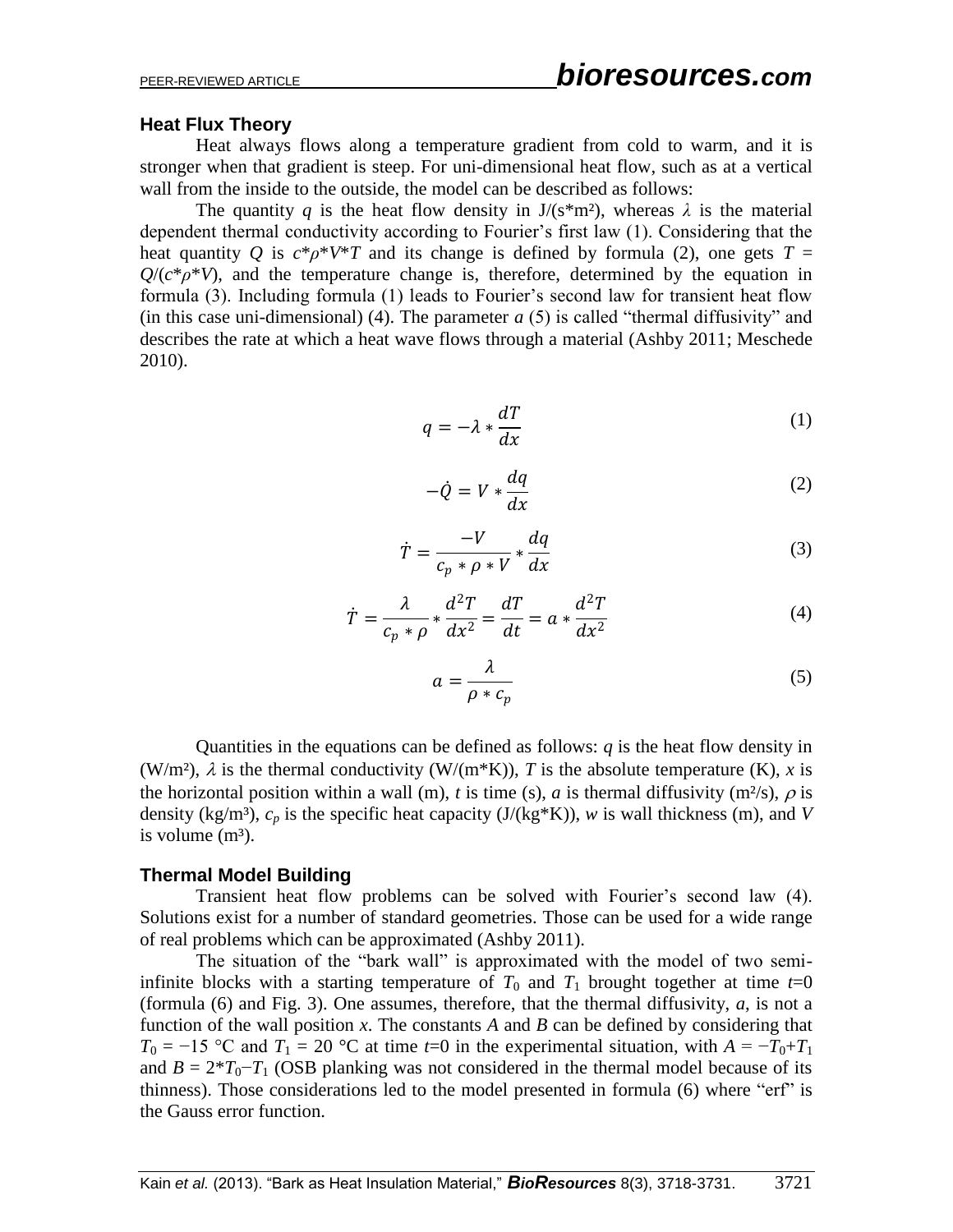The density of the loose bark bulk of the described fraction was previously studied by the authors (Kain *et al.* 2012), measured at 213 kg/m<sup>3</sup> (standard deviation 4.0) kg/m<sup>3</sup>) when poured loosely and 258 kg/m<sup>3</sup> (standard deviation 5.8 kg/m<sup>3</sup>) when densified through vibration. The thermal conductivity for a bark loose bulk of that density range lies between 0.057 and 0.062  $W/(m*K)$ , following a regression model calculated by the authors (Kain *et al.* 2013) [\(7\).](#page-4-1) The heat storage capacity of bark was thoroughly studied by Martin (1963) who found that it is primarily influenced by the moisture and heat content of the bark. The specific heat storage capacity can be estimated by means of formula [\(8\).](#page-4-2) That results in thermal diffusivity values for the current investigation from 1475 (−15 °C / 12% bark m.c.) to 2139 (20 °C / 29% bark m.c.) J/(kg\*K).

The thermal diffusivity (5), considering the values outlined above, for bark lies between 1.027\*10<sup>-7</sup> and 1.983\*10<sup>-7</sup> m<sup>2</sup>/s. That range was taken into consideration by showing a lower and upper limit in the thermal model.



**Fig. 3.** Sketch of the thermal model ( $T_0$  = temperature on the outer side of a construction,  $T_1$  = temperature on the inner side of a construction,  $i t = 0$ " = starting time when a temperature difference occurs, " $t = 1$ " = some time from  $t_0$  onwards)

$$
T(x,t) = A * \left(1 + \text{erf}\left(\frac{x}{2 * \sqrt{a * t}}\right)\right) + B
$$
 (6)

<span id="page-4-2"></span><span id="page-4-1"></span><span id="page-4-0"></span>
$$
\lambda = 1.08 \times 10^{-4} \times \rho_i + 3.37 \times 10^{-2} \tag{7}
$$

$$
c_p = (1105 + 4.85 * T) * (1 - w_c) + w_c * c_w + 1276 * w_c
$$
 (8)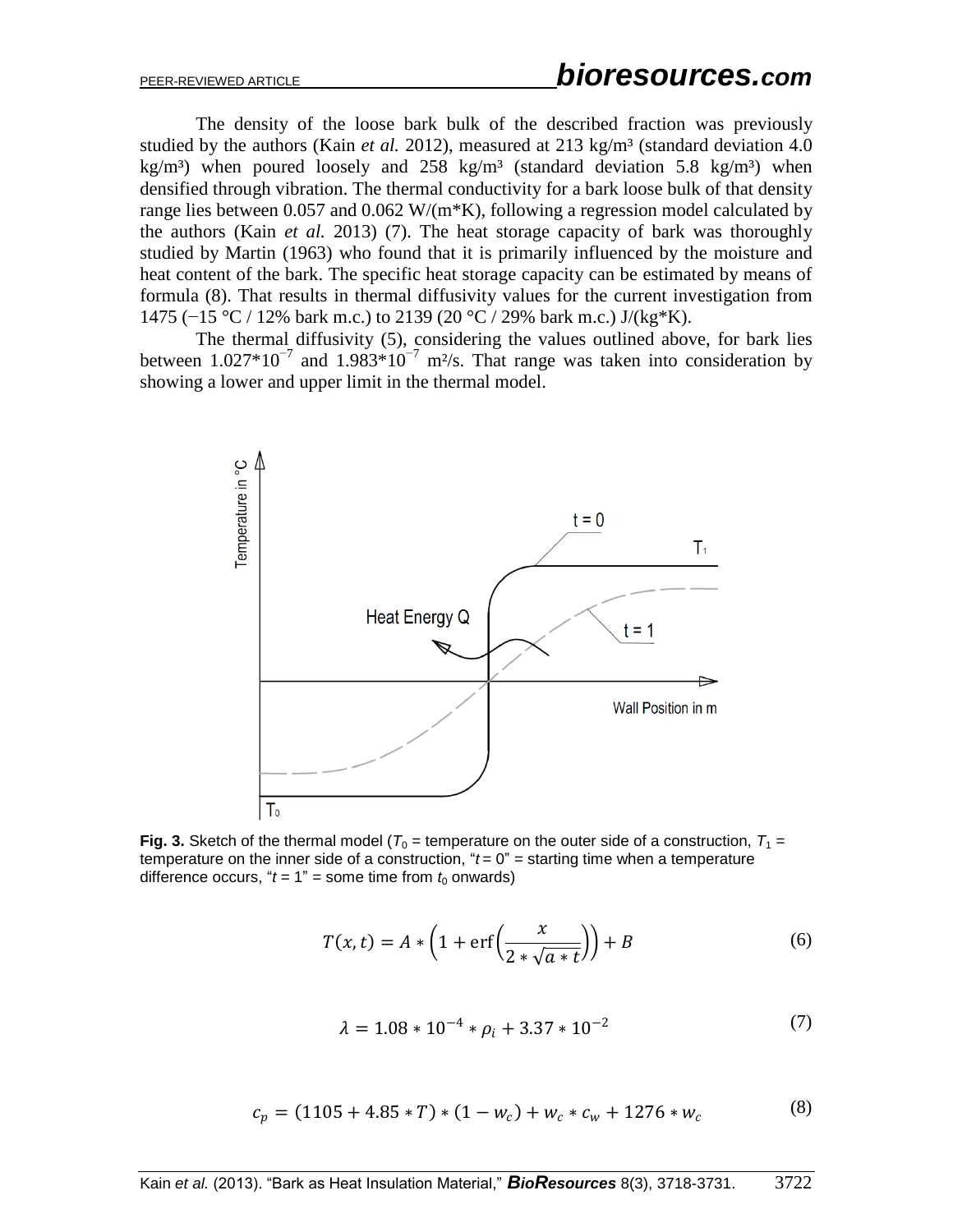whereby  $c_p$  is the specific heat storage capacity in  $J/(kg*K)$ , *T* the temperature in <sup>o</sup>C,  $w_c$ the water content in kg/kg, and  $c_w$  the specific heat storage capacity of water which is 4185 J/(kg\*K).

#### **Water Vapor Diffusion Processes**

Convection is the transport of water vapor by streaming air which can be reduced by air-proof constructions. Nevertheless, humidity can be transported as gas. As a gas, the atoms are in constant movement with an average speed of zero as their motions are oriented equally in all directions. If the atom concentration is different at two positions, atoms will flow in the direction of the lower concentration. The mass flow density, *ġ*, is the mass which is transported through a unit area per unit time. It is approximately proportional to the steam pressure decline [\(9\)](#page-5-0) (Meschede 2010). The water vapor diffusion process in porous structures is hindered by the solid structure skeleton. That resistance is measured by the water vapor diffusion resistance  $\mu$  [\(10\).](#page-5-1) For the present investigation of loose bark bulk layers, a relative resistance of 5, similar to wood fibre panels, was used.

$$
\dot{g} = \frac{\delta_{p0}}{\mu} * \frac{dp}{dx} \tag{9}
$$

<span id="page-5-1"></span><span id="page-5-0"></span>
$$
\mu = \frac{\delta_{p0}}{\delta_p} \tag{10}
$$

In equations [\(9\)](#page-5-0) and [\(10\),](#page-5-1)  $\dot{g}$  is the mass flow density in (kg/(m<sup>2\*</sup>s)),  $\delta_{p0}$  is the permeability of water vapor in air (kg/(m<sup>\*</sup>s<sup>\*</sup>Pa)),  $\delta_p$  is the material permeability  $(kg/(m*s*Pa))$ ,  $dp/dx$  is the change of vapor pressure with position (Pa/m), and  $\mu$  is the water vapor diffusion resistance.

To evaluate the vapor diffusion processes in the wall, the Glaser method was used. Therefore, the temperatures  $\theta_l$  at the material borderlines (material layers 1 to *n*) were calculated following formulas [\(11\)](#page-5-2) and [\(12\)](#page-6-0). For each temperature  $\theta_l$ , the associated saturation vapor pressure was determined according to formula [\(13\).](#page-6-1) The water vapor permeability of air for common pressures and temperatures can be estimated by  $\delta_{p0} \approx$  $(1.5*10<sup>6</sup>)<sup>-1</sup>$  kg/(m\*h\*Pa) and, therefore, the conducting resistance of a material layer can be calculated following formula [\(14\).](#page-6-2) Partial vapor pressures at a specific wall layer can be estimated by formula [\(15\)](#page-6-3) (Riccabona and Bednar 2010). The partial water vapor pressure in the construction layers is drawn against the saturation water vapor pressure in the Glaser diagram, and where the partial pressure is as high as the saturation pressure the condensation of water occurs.

<span id="page-5-2"></span>
$$
\Delta \vartheta_j = \frac{\Delta \vartheta}{Rs_i + \sum_{m=1}^n \frac{d_m}{\lambda_m} + Rs_e} * R_j \tag{11}
$$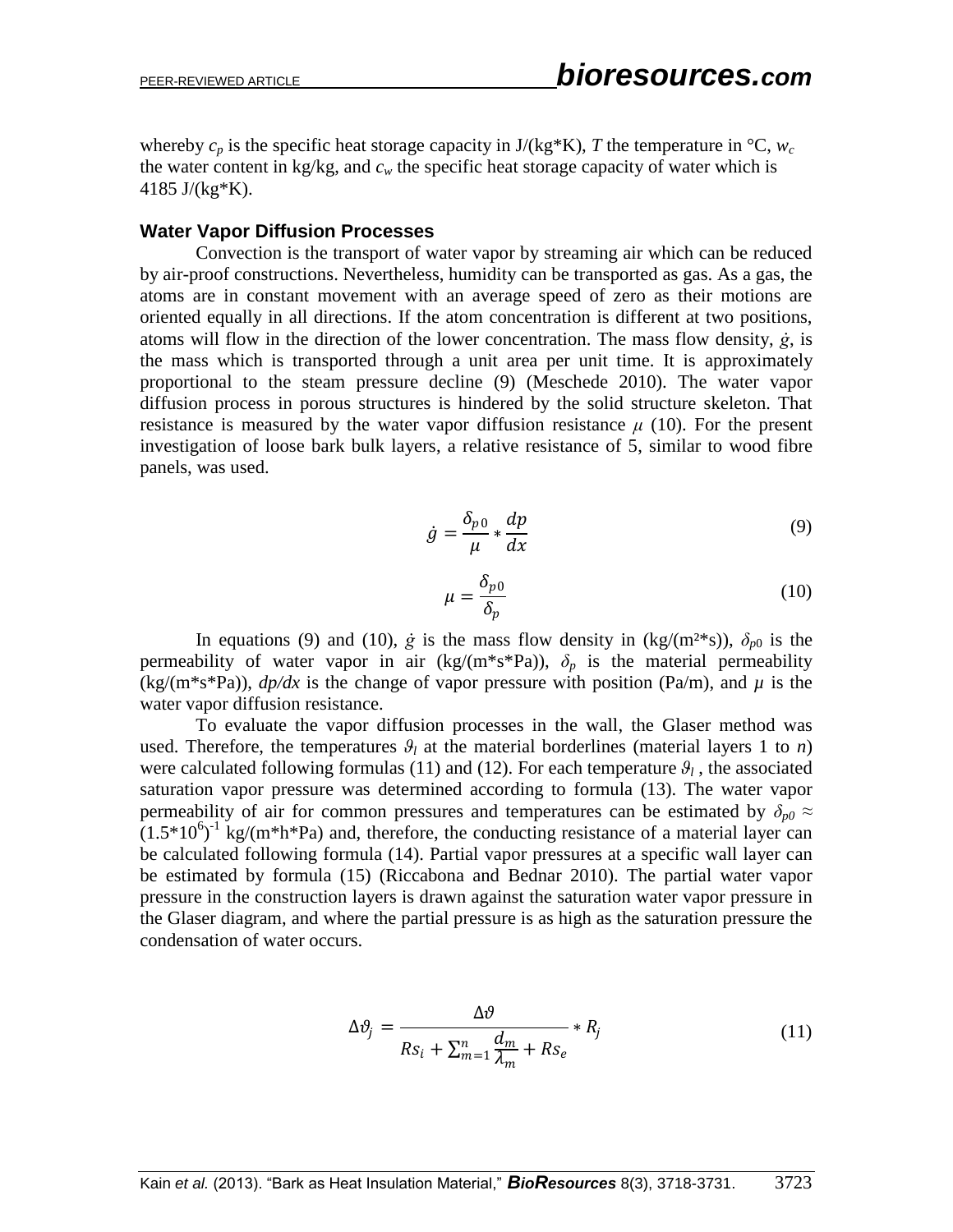<span id="page-6-1"></span><span id="page-6-0"></span>
$$
\vartheta_l = \vartheta_i - \sum_{j=1}^l \Delta \vartheta_j
$$
\n
$$
c_{2} * \vartheta_l
$$
\n(12)

$$
p_s(\vartheta_l) = c_1 * e^{\overline{c_3 + \vartheta_l}}
$$
  
for  $\vartheta_l < 0$ :  $c_1 = 610.5$ ;  $c_2 = 21.875$ ;  $c_3 = 265.5$   
otherwise:  $c_1 = 610.5$ ;  $c_2 = 17.269$ ;  $c_3 = 237.3$  (13)

<span id="page-6-2"></span>
$$
\frac{1}{\Delta} = 1.5 * 10^6 * \mu * s \tag{14}
$$

<span id="page-6-3"></span>
$$
p(\vartheta_l) = \frac{\Delta_p}{\sum_{j=1}^n \frac{1}{\Delta_j}} * \frac{1}{\Delta_j}
$$
 (15)

In equations [\(9\)](#page-5-0) through [\(15\),](#page-6-3)  $\Delta\theta_i$  is the temperature difference between the inner and outer side of layer *j* (K),  $\Delta\theta$  is the temperature difference between the internal and external temperature  $(K)$ ,  $R_{si/e}$  is the internal and accordingly external heat transmission resistance (m<sup>2</sup>\*K/W),  $R_i$  is the heat transfer resistance of layer *j* (m<sup>2</sup>\*K/W),  $\theta_i$  is the inner surface temperature of layer *l* (K),  $p_s(\theta_l)$  is the saturation vapor pressure for  $\theta_l$  (Pa),  $1/\Delta$  is the water vapor conduction resistance for a layer of thickness  $s$  (m<sup>2\*</sup>h<sup>\*</sup>Pa/kg),  $p(\theta_i)$  is the partial vapor pressure for  $\mathcal{G}_l$  (Pa), and  $\Delta_p$  is the vapor pressure difference between internal and external air (Pa).

#### **Testing Climate**

The wall described above was positioned between two climate chambers, where one simulated a climate of  $+20$  °C and 67% relative air humidity (interior climate) and the other one −15 °C and 50% relative air humidity (exterior climate). Moisture and temperature data were recorded at different positions in the test wall in time intervals of 5 min (Fig. 2).

#### **RESULTS AND DISCUSSION**

Figures 4, 5, and 6 show the measured temperatures for sensors 1 to 8 (without edge effect 3) over the wall cross section (solid lines). Also, the calculated temperature profile according to the model [\(6\)](#page-4-0) is shown. The parameters are the following:  $\lambda = 0.062$ W/(m<sup>\*</sup>K),  $\rho = 212 \text{ kg/m}^3$ ,  $c_p = 1475 \text{ J/(kg*K)}$  for the low model; and  $\lambda = 0.056 \text{ W/(m*K)}$ ,  $\rho = 255$  kg/m<sup>3</sup>,  $c_p = 2139$  J/(kg\*K) for the high model. At the beginning, the deviation between the real temperature profile and the modeled one was due to acclimatization effects as the wall was stored at a higher temperature than the chamber temperature of  $20 °C$  (Fig. 4).

After 13 h the chamber conditions were stable and the model fit the real circumstances quite well. The temperature was only slightly underrated in the center section. After 25 h a more or less linear temperature profile over the cross section was attained where the validity of the model described ends. In that case, the fitting of the model towards real conditions is obviously best.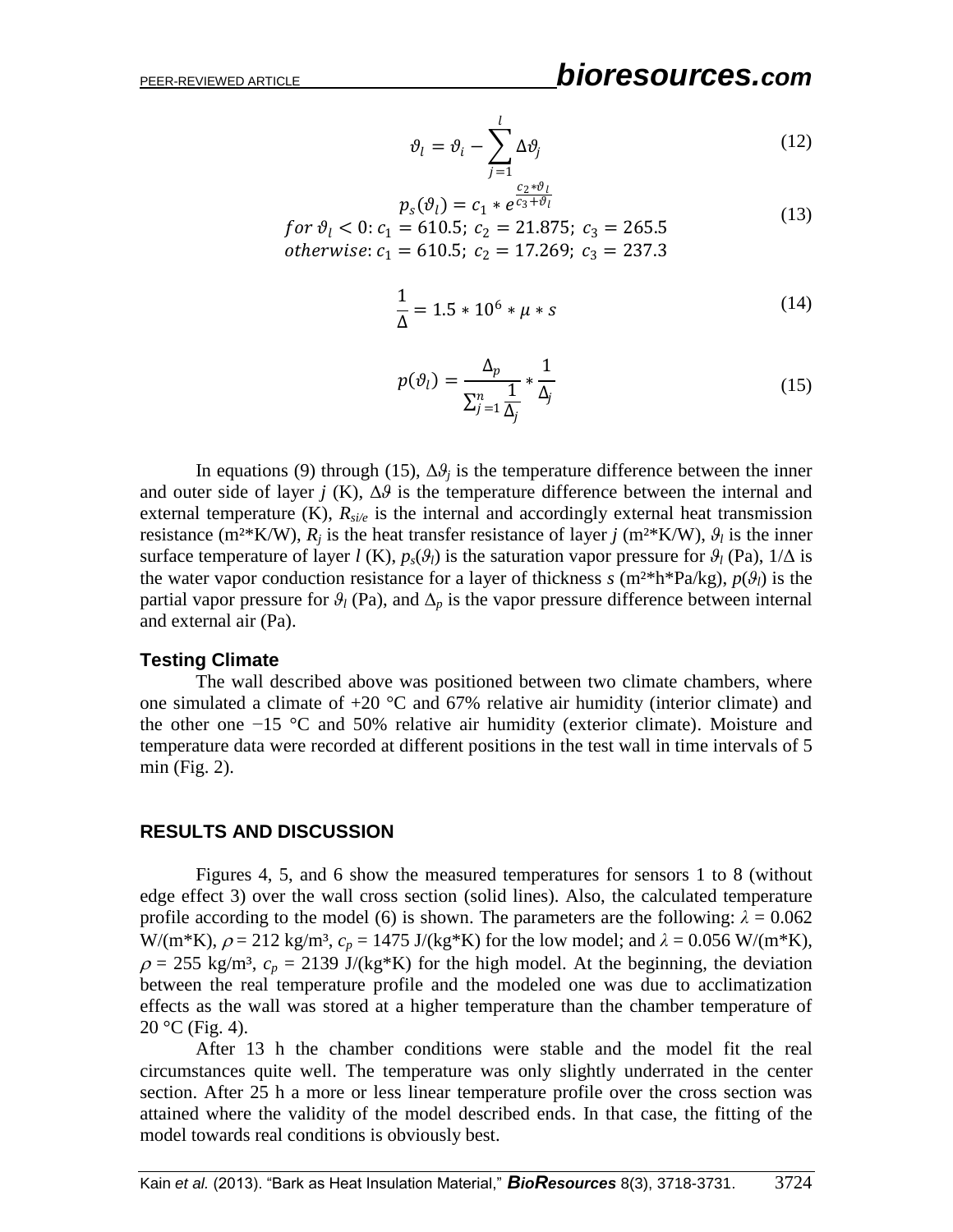

 $-$  T(x,t) (Model high) — T(Experiment) …… T(x,t) (Model low)

**Fig. 4.** Temperature profile across the bark insulation in the test wall after 1.25 h (cold to warm side)



**Fig. 5.** Temperature profile across the bark insulation in the test wall after 13 h (cold to warm side)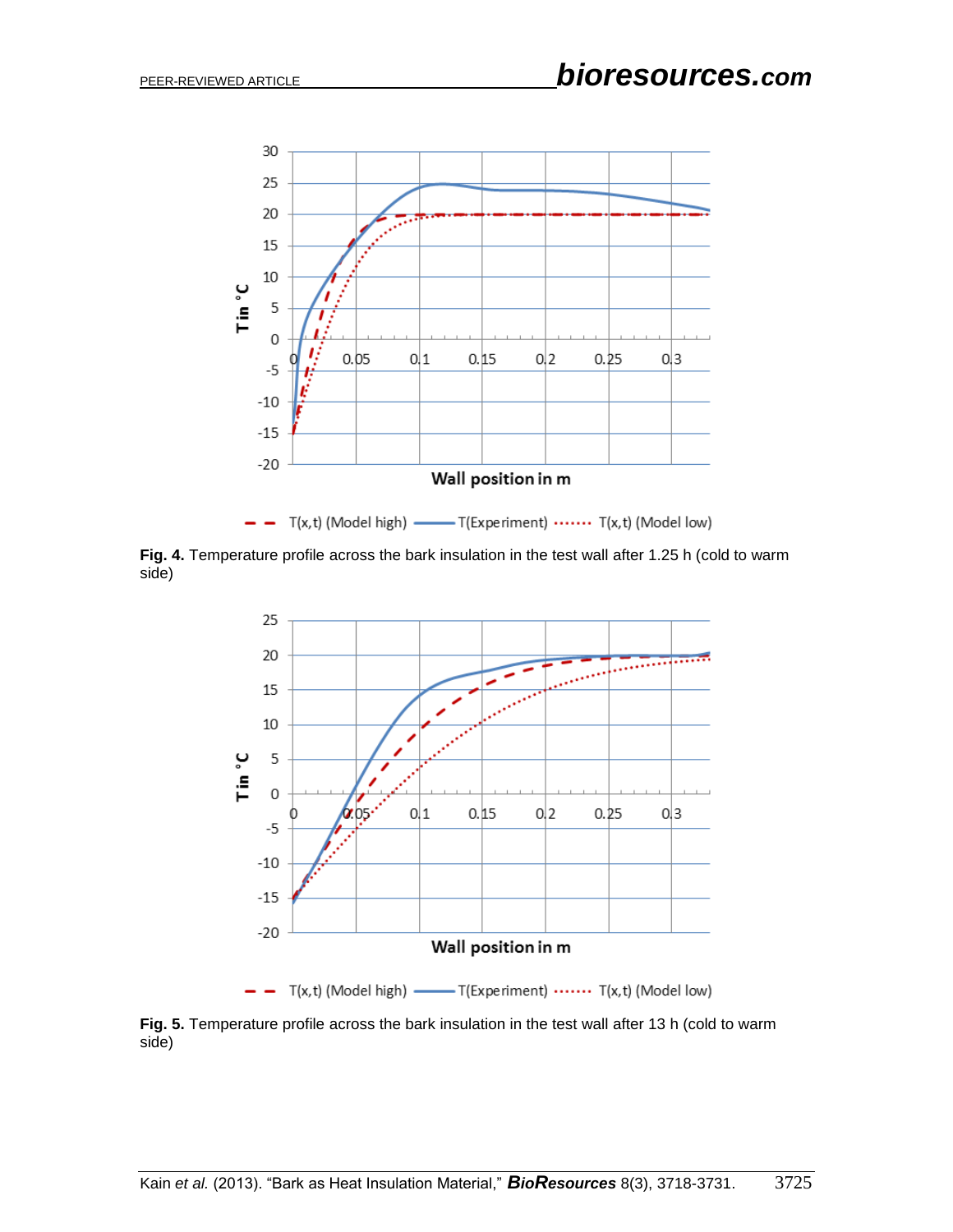

**Fig. 6.** Temperature profile across the bark insulation in the test wall after 25 h (cold to warm side)

The acclimatization lasted for nearly four weeks  $(552 h)$  at  $20 °C$  and  $67%$ relative air humidity (indoor climate), and at  $-15$  °C and 50% relative air humidity (outdoor climate). As shown before, that led to a distinct temperature profile, but also to a moisture distribution in the construction. The equilibrium moisture content within the bark was reached after approximately 500 h of acclimatization time (determined by repeated moisture measurements).

Before and after the experiment, moisture samples were taken. The initial bark moisture content was 12%. After the acclimatization, a significant moisture gradient could be detected. Due to the densification of the bark particles (caused by vibrations during manipulation), a cavity at the top of the wall developed where vapor diffusion was unhindered. Therefore, the equilibrium material moisture was significantly higher in that area, which was not used for the ongoing analysis. As soon as a more or less linear temperature profile in the construction developed (25 h onwards), the dew point was 13.69 °C, which means that from 10 cm onwards (measured from the inner side of the wall) water condensed out of the air and progressively humidified the bark particles towards the outer side of the construction (Fig. 7**[Fig.](#page-9-0)** and Fig. 8). In [Fig.](#page-10-0)Figure 9, the Glaser diagram shows that from the dew point position towards the outside of the construction condensate, water humidified the bark particles; 10 cm from the inner surface, the partial water vapor pressure reached the saturation pressure (Fig. 9), and from the same position onwards the bark moisture content increased (Fig. 7).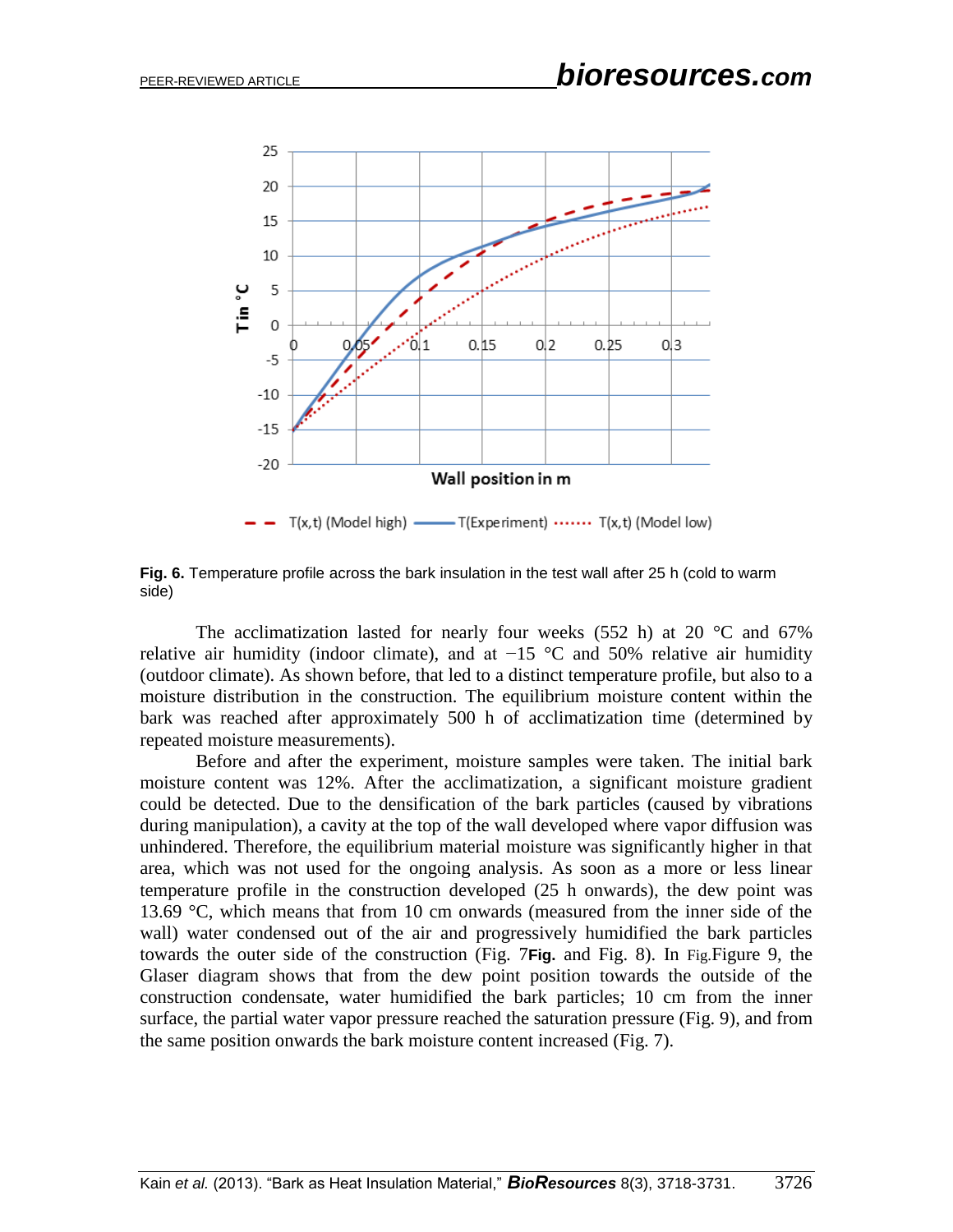

<span id="page-9-0"></span>**Fig. 7.** Bark moisture distribution in the experimental wall construction (exterior to interior side) after 552 h of acclimatization



**Fig. 8.** Linear temperature profile in the experimental wall construction with the dew point position (cold to warm side)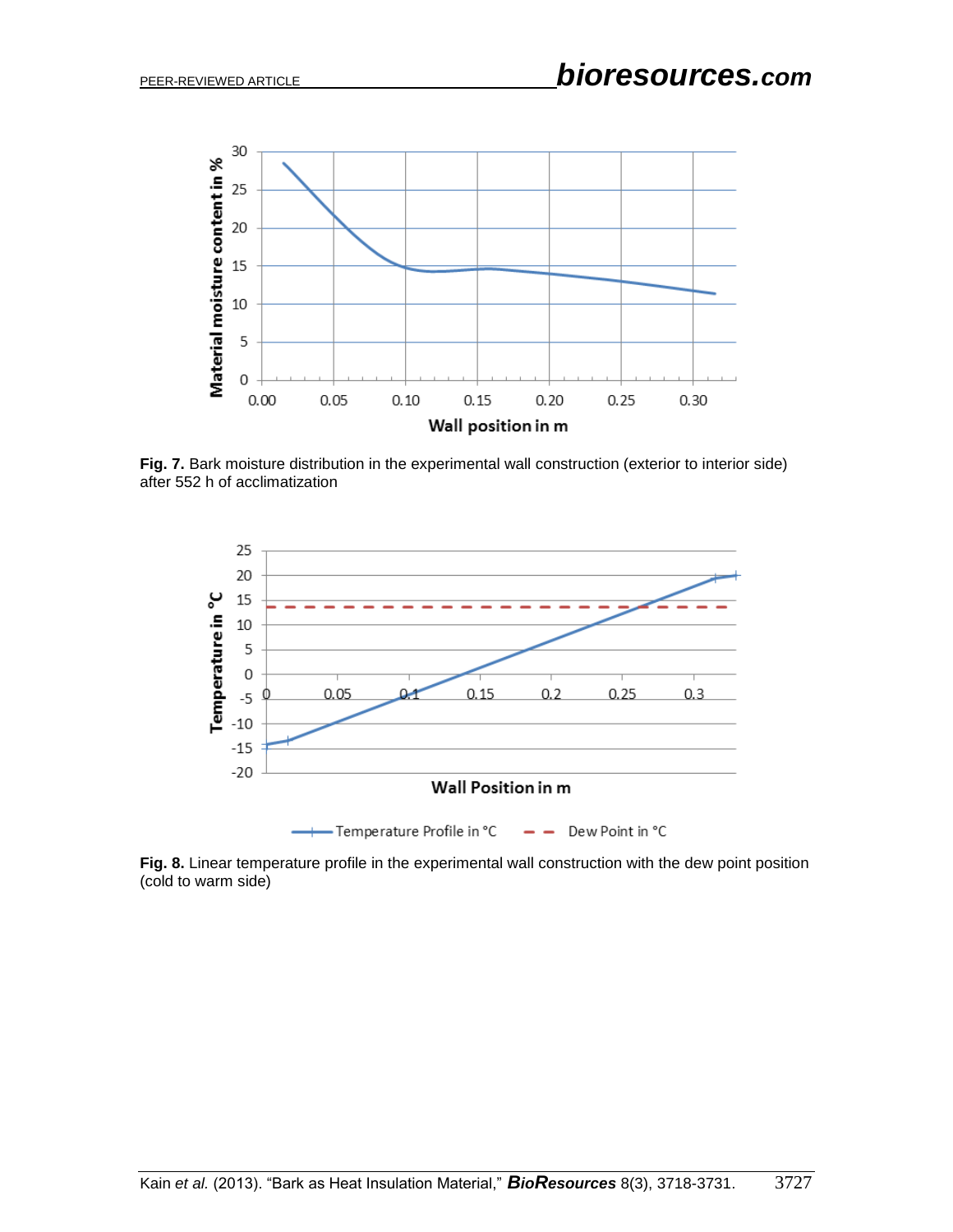

<span id="page-10-0"></span>**Fig. 9.** Glaser diagram for the tested bark wall (cold to warm side)

Normally when calculating insulation layers for building constructions, the heat flux through a wall is minimized following formula (1). Accordingly, the only material property that is to be minimized is the thermal conductivity, *λ*.

Considering a situation where an interior room is heated to a cozy inside temperature of 20  $\degree$ C and the outside temperature drops relatively quickly from +10  $\degree$ C to  $-15$  °C (which is realistic in a continental European winter where on a sunny winter day rays of sunlight create higher temperatures on an outside wall, whereas after the sun sets in the evening the temperature drops quickly), this would be a similar situation to the bark wall experiment described above. In terms of heat flow under steady-state conditions, a bark insulation layer is disadvantageous because the thermal conductivity of the material is clearly higher than that of very light insulation materials (Kain *et al.* 2013).

However, taking into consideration that the heat flux, *q*, is following a temperature gradient (Meschede 2010), one can see clearly in Fig. 10 that the heat flow from the inside to the outside has to be zero for the first 10 h as the temperature gradient at the inside surface is zero in that time period. Compared to an equally sized wall filled with cellulose flocks (data according to Isofloc Heat Insulation Corporation 04/19/2013), Fig. 10 shows that the temperature gradient on the inner side of the wall is lower with an insulation layer filled with the used bark particles.

Such shiftless material behavior adds to a cozy living atmosphere because it levels out the outside temperature changes and prevents overheating in summer as a heat wave needs quite a long time until it reaches the inside surface (Bettgenhäuser *et al.* 2011). In the case of wall constructions, it can be used for passive solar heating systems because the outside is heated by the sun during the day and the heat energy reaches the inside late in the cool evening hours.

With regard to Fourier's second law in formula (4), the material property of interest for these considerations is the thermal diffusivity, *a*, the rate at which a heat wave flows through a material. Bark-based insulation materials have an excellent low thermal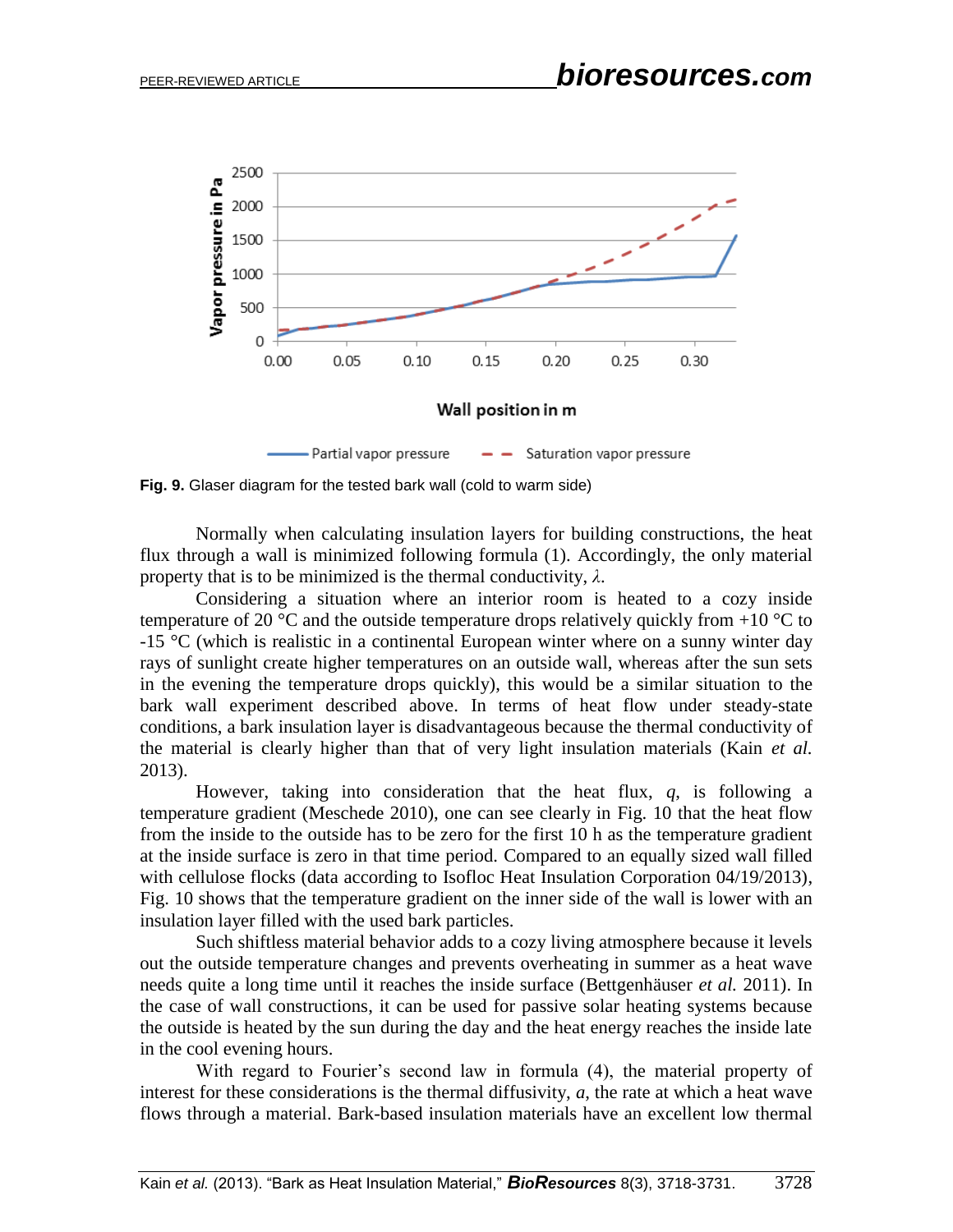diffusivity (Martin and Crist 1963) whilst their thermal conductivity is still acceptable [\(Fig.](#page-12-0) 11).

With regard to water vapor diffusion, knowledge from theory could be backed up whereby light blow in insulation layers have to be planked with a material of relatively high water vapor diffusion resistance on the inner side to prevent high moisture input into the construction. Moreover, the outer planking material has to be as open as possible to enable the drying out of condensation moisture.

Finally, one could also see that bark particles could be used quite efficiently as a blow in insulation material like cellulose flocks and others.

Nevertheless, tree barks contain relatively high amounts of extractives (20% to 30%, following Fengel and Wegener (2003)). Therefore, further investigation should focus on the potential VOC emissions from bark insulation layers which could be harmful to human beings.

Another problem for future study is the thorough investigation of thermal conductivity, as it is a function of density, material moisture content, and temperature, whereas in the present situation only the first parameter was considered.



**Fig. 10.** Temperature gradient over the wall cross section at time t=10 h (cold to warm side)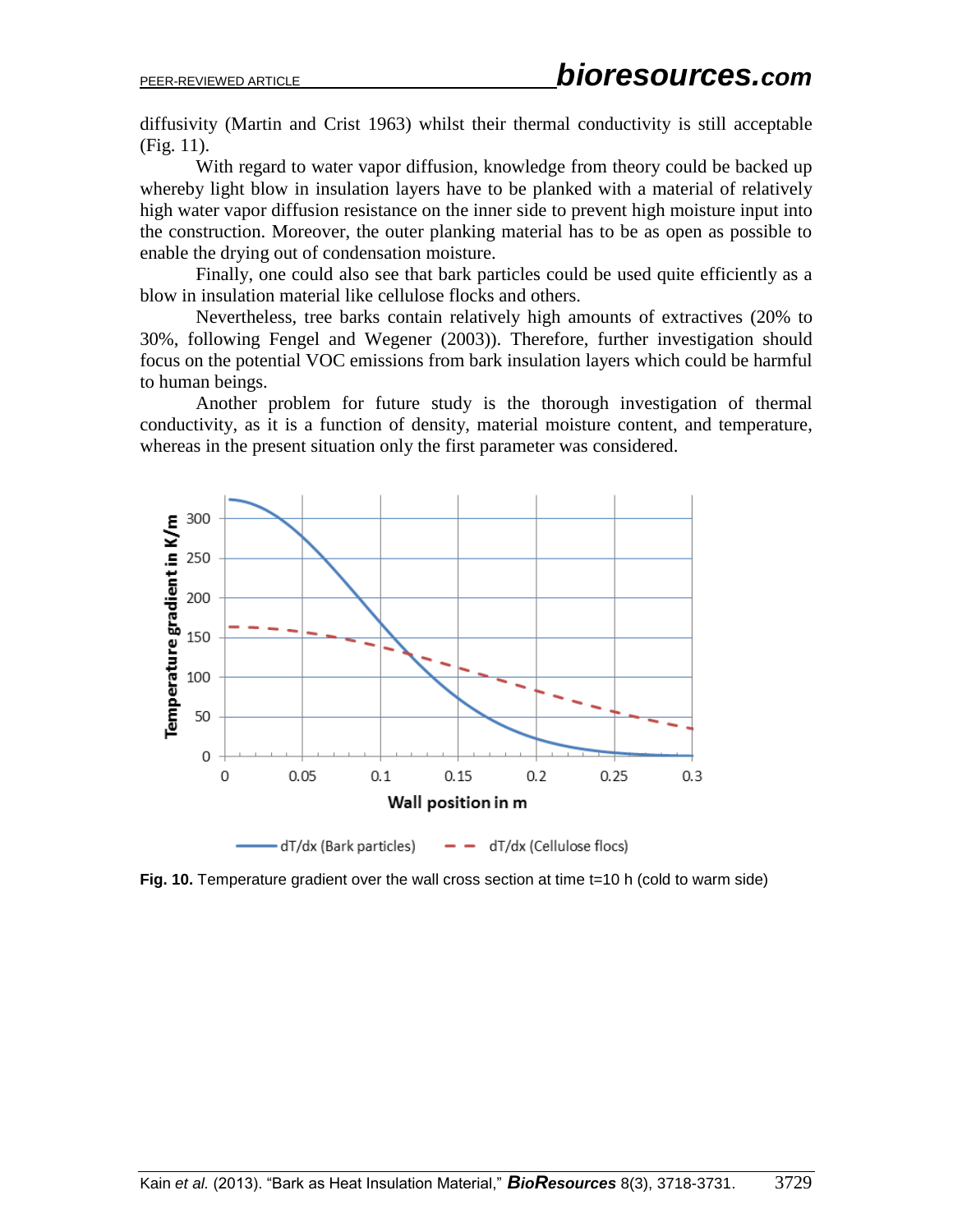

<span id="page-12-0"></span>**Fig. 11.** Thermal diffusivity of insulation materials by comparison (Kain *et al.* 2012, p. 35)

# **CONCLUSIONS**

- 1. Bark is available in large quantities, and so far it is not commonly used for materials with a higher value added. Nevertheless, tree bark has interesting properties for use as an insulation material, namely relatively low thermal conductivity and high heat storage capacity. That also makes the material suitable for blow-in insulation materials, especially since it does not show disadvantageous characteristics like the very light insulation materials, which cool down quickly in winter and overheat quickly in summer.
- 2. Moreover, it can be shown that standard models for transient heat flow problems (Fourier's second law) can be used to satisfactorily predict the temperature distribution in a wall system.
- 3. Additionally, existing calculation methods for water vapor diffusion processes in walls could be confirmed with measurements taken at the bark-insulated wall.
- 4. Last but not least, insulation layers out of tree bark could be an environmental option for housing insulation, improving the overall life cycle consideration of a building.

# **ACKNOWLEDGMENTS**

The authors are grateful for the support of Robert Stingl, Gerhard Emsenhuber, and Dr. Ulrich Müller from Wood K Plus, Wood Competence Centre (Tulln, Austria), and to Matthias Goldberger and Axel Rindler (both students at the University of Applied Sciences Salzburg, Campus Kuchl, Austria).